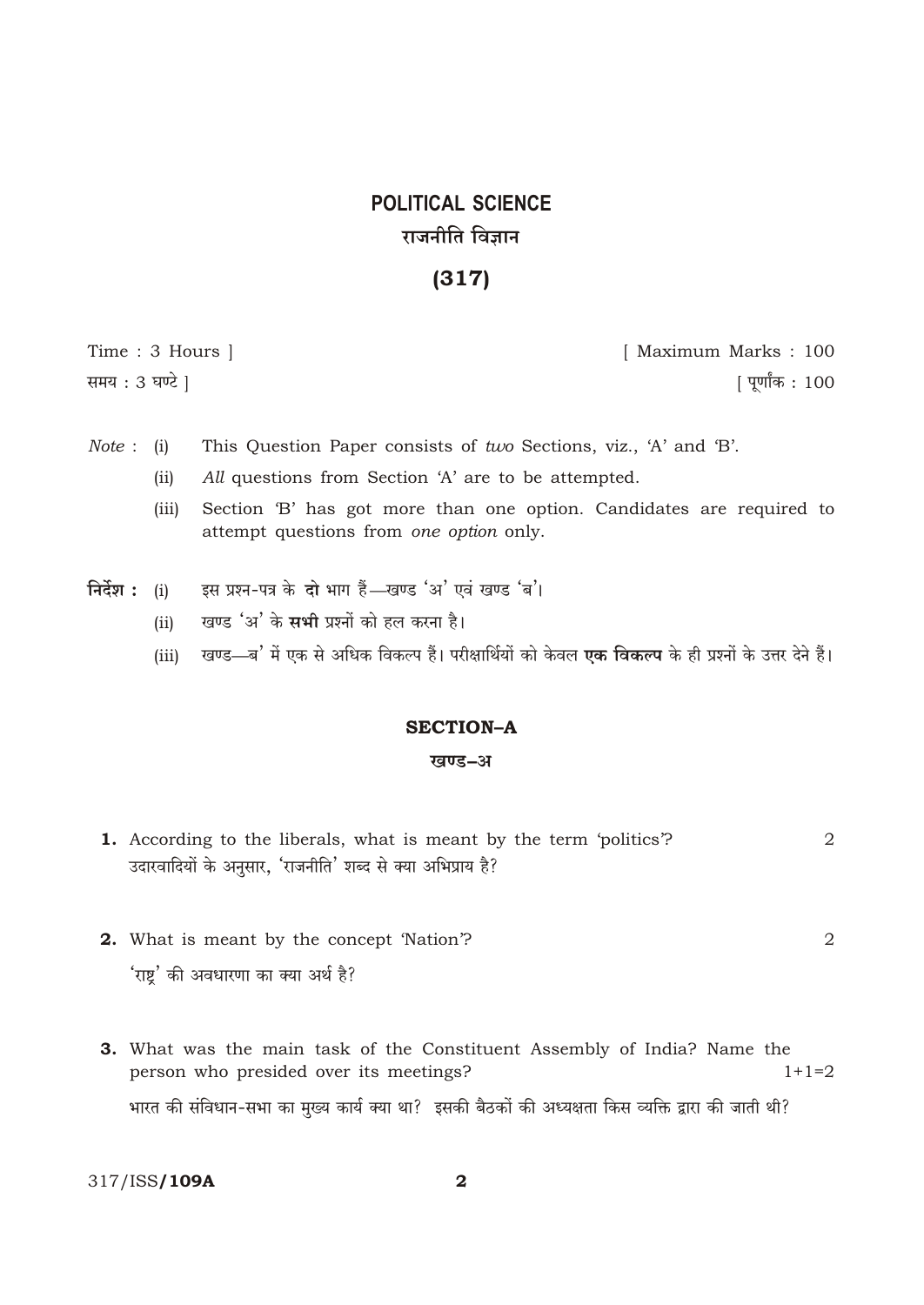4. Which type of cases can be transferred from a Subordinate Court to the High Court?

किस प्रकार के मुकद्दमे किसी अधीनस्थ न्यायालय से उच्च न्यायालय में स्थानांतरित किये जा सकते हैं?

5. The people of Rampur want the primary school building of their village to be repaired. But they don't have adequate funds. Suggest any four ways in order to collect money for the said purpose.

रामपुर के निवासी अपने गाँव के प्राथमिक विद्यालय के भवन की मरम्मत करवाना चाहते हैं। परन्तु उनके पास पर्याप्त धनराशि नहीं है। इस उद्देश्य की पूर्ति के लिए धन जुटाने की कोई **चार** विधियाँ सुझाइए।

**6.** "The minimum age for the Right to Vote varies from country to country." Give any two examples from outside India to prove that the above statement is  $1+1=2$ correct.

''मतदान के अधिकार के लिए न्यूनतम आयु विभिन्न देशों में अलग-अलग है।'' इस कथन को सही सिद्ध करने के लिए. भारत के अतिरिक्त. किन्हीं दो अन्य देशों के उदाहरण दीजिए।

- 7. What is meant by 'countermanding the elections'?  $\overline{2}$ 'चुनाव रदद करना' से क्या अभिप्राय है?
- 8. Mention any two ill effects of population growth on good governance. 2 सुशासन पर जनसंख्या वृद्धि के किन्हीं **दो** कुप्रभावों का उल्लेख कीजिए।
- 9. Highlight the nature of help India got from USA under PL-480.  $\overline{2}$ PL-480 के अन्तर्गत, संयुक्त राज्य अमरीका द्वारा भारत को जिस प्रकार की सहायता प्रदान की गई, उसे उजागर कीजिए।
- 10. What is meant by 'State'? Explain any *three* points of distinction between the State and the Government.  $2+3=5$ 'राज्य' का क्या अर्थ है? राज्य तथा सरकार में अंतर स्पष्ट करने वाले किन्हीं **तीन** बिंदुओं की व्याख्या कीजिए।

317/ISS/109A

 $[$  P.T.O.

 $\overline{2}$ 

 $\overline{2}$ 

3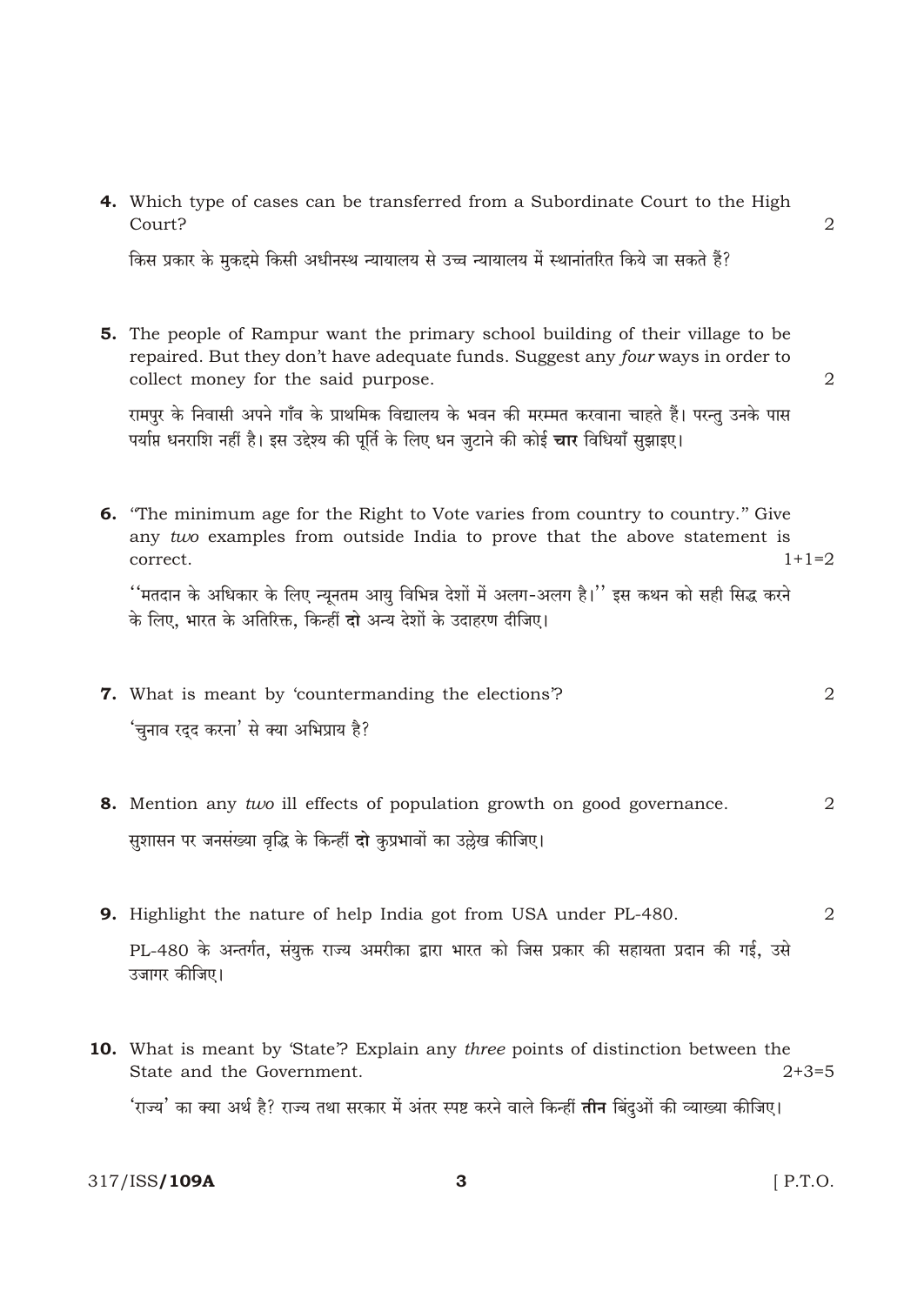| 11. What is Marxism? Mention any three basic postulates on which Marxism is<br>based.                                                         | $2+3=5$        |
|-----------------------------------------------------------------------------------------------------------------------------------------------|----------------|
| मार्क्सवाद क्या है? ऐसे किन्हीं <b>तीन</b> मूल सिद्धांतों का उल्लेख कीजिए जिन पर मार्क्सवाद आधारित है।                                        |                |
| 12. Identify and describe any <i>five</i> Directive Principles of State Policy which promote<br>social welfare of the people.                 | $\overline{5}$ |
| राज्य के नीति निदेशक सिद्धांतों में से, समाज कल्याण को बढ़ावा देने वाले किन्हीं <b>पाँच</b> सिद्धांतों की पहचान<br>करते हुए उनका वर्णन कीजिए। |                |
| 13. List any <i>five</i> legislative powers of the Governor of a State.                                                                       | 5              |
| राज्य के राज्यपाल  की किन्हीं <b>पाँच</b> विधायी शक्तियों को सूचीबद्ध कीजिए।                                                                  |                |
| <b>14.</b> Explain the factors responsible for communal violence in India.                                                                    | 5              |
| भारत में साम्प्रदायिक हिंसा के लिए उत्तरदायी कारकों की व्याख्या कीजिए।                                                                        |                |
| <b>15.</b> What is the relevance of the policy of nonalignment in the present-day unipolar<br>world?                                          | 5              |
| वर्तमान एक-ध्रुवीय विश्व में गुट-निरपेक्षता की नीति की प्रासंगिकता को स्पष्ट कीजिए।                                                           |                |
| 16. Describe the efforts made by India to resolve the separatist problem in<br>Sri Lanka.                                                     | 5              |
| श्रीलंका में पृथक्करण की समस्या का समाधान निकालने के लिए भारत द्वारा किए गए प्रयासों का वर्णन कीजिए।                                          |                |
| 17. Highlight the nature of Indian Federation.                                                                                                | 8              |
| <b>OR</b>                                                                                                                                     |                |
| Explain the situations in which President's rule can be imposed in a State.<br>What are the aftereffects of such an imposition of emergency?  | $4+4=8$        |
| भारतीय संघ के स्वरूप पर प्रकाश डालिए।                                                                                                         |                |
| अथवा                                                                                                                                          |                |

राज्य में राष्ट्रपति शासन लागू करने के लिए आवश्यक परिस्थितियों की व्याख्या कीजिए। इस प्रकार के<br>आपातकाल के लागू होने के पश्चात् पड़ने वाले प्रभावों को स्पष्ट कीजिए।

317/ISS**/109A** 

 $\overline{\mathbf{4}}$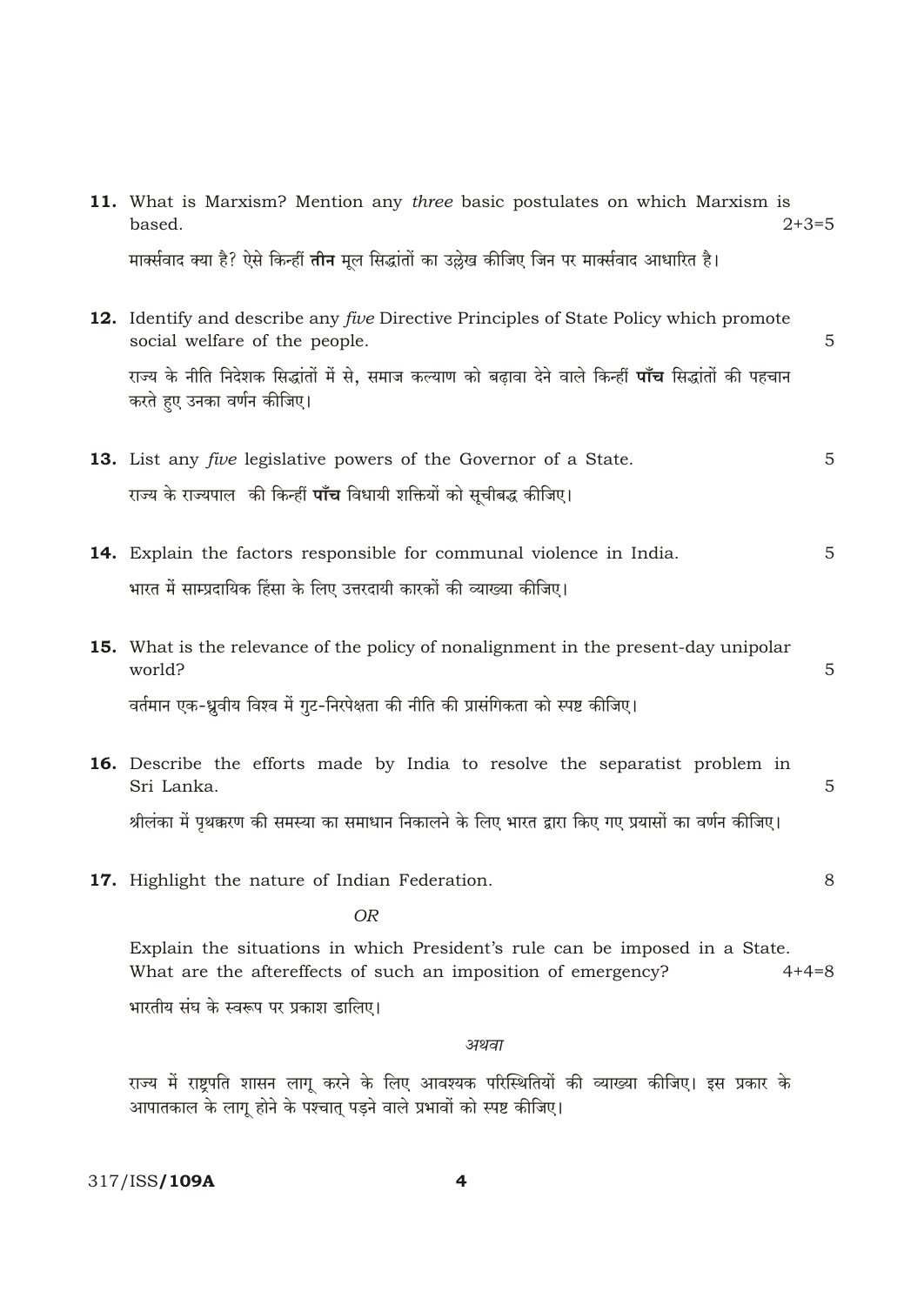18. Explain the Original and the Appellate jurisdication of the Supreme Court of India.  $4+4=8$ 

**OR** 

What is ordinary bill? How does an ordinary bill become a law in the Indian Parliament?  $2+6=8$ 

भारत के सर्वोच्च न्यायालय के प्रारम्भिक तथा अपील सम्बन्धी क्षेत्राधिकार की व्याख्या कीजिए।

अथवा

साधारण विधेयक किसे कहते हैं? साधारण विधेयक भारतीय संसद में किस प्रकार कानून बनता है?

19. Analyze any four causes for the development of regionalism in India.  $2 \times 4 = 8$ 

**OR** 

Evaluate the methods which the pressure groups use to influence the process of the government.

8

भारत में क्षेत्रवाद के विकास के किन्हीं **चार** कारणों का विश्लेषण कीजिए।

अथवा

सरकार की प्रक्रिया को प्रभावित करने के लिए दबाव समूहों द्वारा प्रयोग की जाने वाली विधियों का मूल्यांकन कीजिए।

20. Which significant measures have been taken at the international level to protect the environment? Explain any four of them.  $2 \times 4 = 8$ 

 $\overline{OR}$ 

What are Human Rights? Highlight the significance of Human Rights in the Constitution of India.  $2+6=8$ 

पर्यावरण की सुरक्षा के लिए अंतर्राष्ट्रीय स्तर पर कौन-से महत्त्वपूर्ण कदम उठाए गए हैं? उनमें से किन्हीं **चार** की व्याख्या कीजिए।

अथवा

मानवाधिकारों से क्या अभिप्राय है? भारत के संविधान में मानवाधिकारों के महत्त्व को उजागर कीजिए।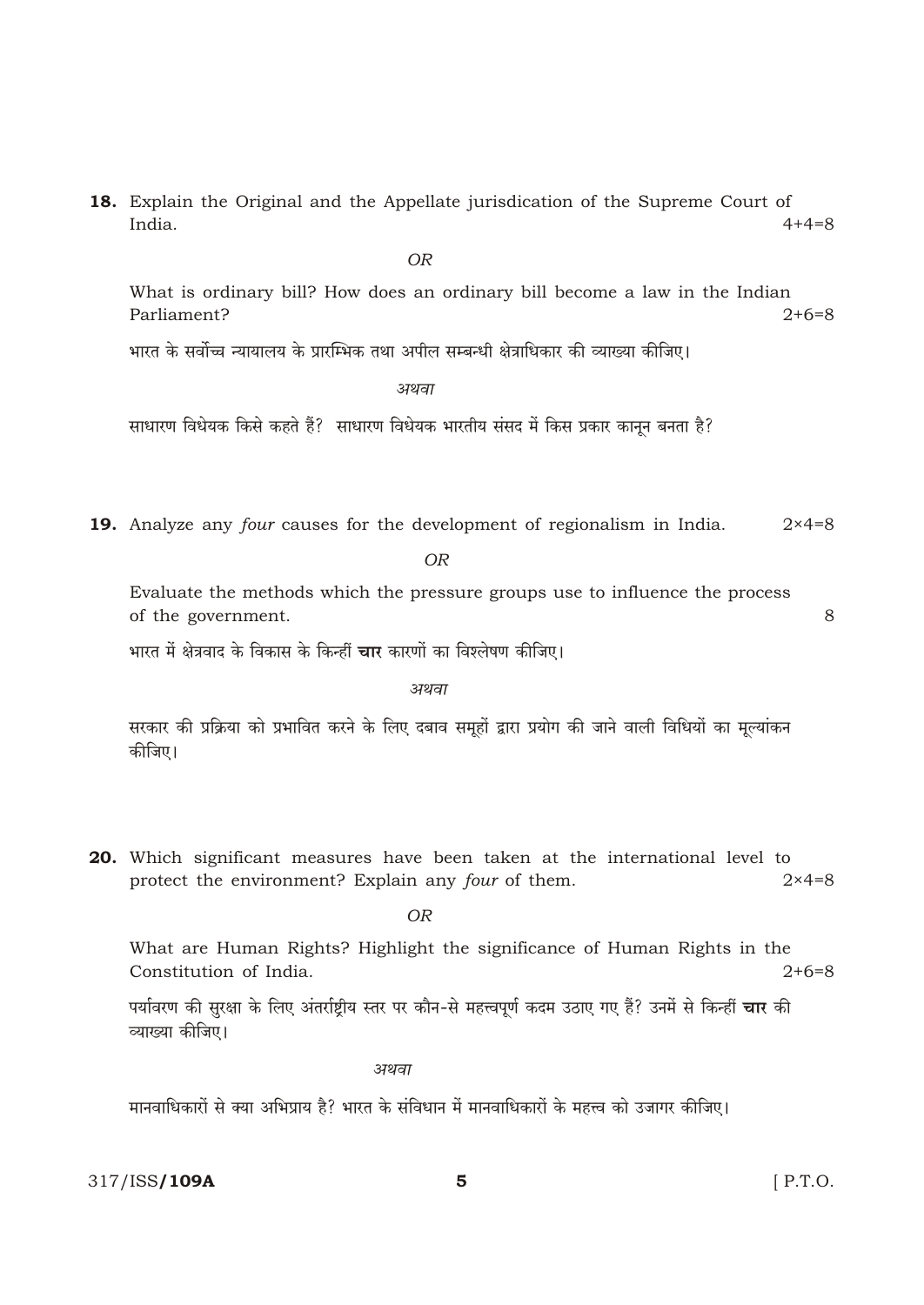#### **SECTION-B**

#### खण्ड-ब

## OPTION-I

## विकल्प–ा

#### ( World Order and the United Nations )

## (विश्व व्यवस्था और संयुक्त राष्ट्र)

21. "India, during globalisation, has emerged as one of the fastest growing economies in the world." Mention any two major economic changes to support the statement.

''वैश्वीकरण के दौरान, भारत एक सबसे तीव्र वृद्धि करने वाली अर्थव्यवस्था बनकर उभरा है।'' इस कथन के पक्ष में किन्हीं दो प्रमुख आर्थिक परिवर्तनों का उल्लेख कीजिए।

 $\overline{2}$ 

8

22. Explain the composition and functions of the Economic and Social Council of the UN.  $2+3=5$ 

संयक्त राष्ट की आर्थिक तथा सामाजिक परिषद की रचना तथा कार्यों की व्याख्या कीजिए।

23. Describe the peacekeeping activities of the UN towards maintaining the world peace.

## $OR$

When and how did the establishment of New International Economic Order (NIEO) take place? Explain the principles on which it was founded.  $2+6=8$ 

विश्व शांति की दिशा में संयुक्त राष्ट्र द्वारा शांति बनाए रखने वाली गतिविधियों का वर्णन कीजिए।

#### अथवा

नई अंतर्राष्ट्रीय आर्थिक व्यवस्था (NIEO) की स्थापना कब तथा कैसे हुई? उन सिद्धांतों की व्याख्या कीजिए जिनके आधार पर इसका गठन हुआ।

317/ISS/109A